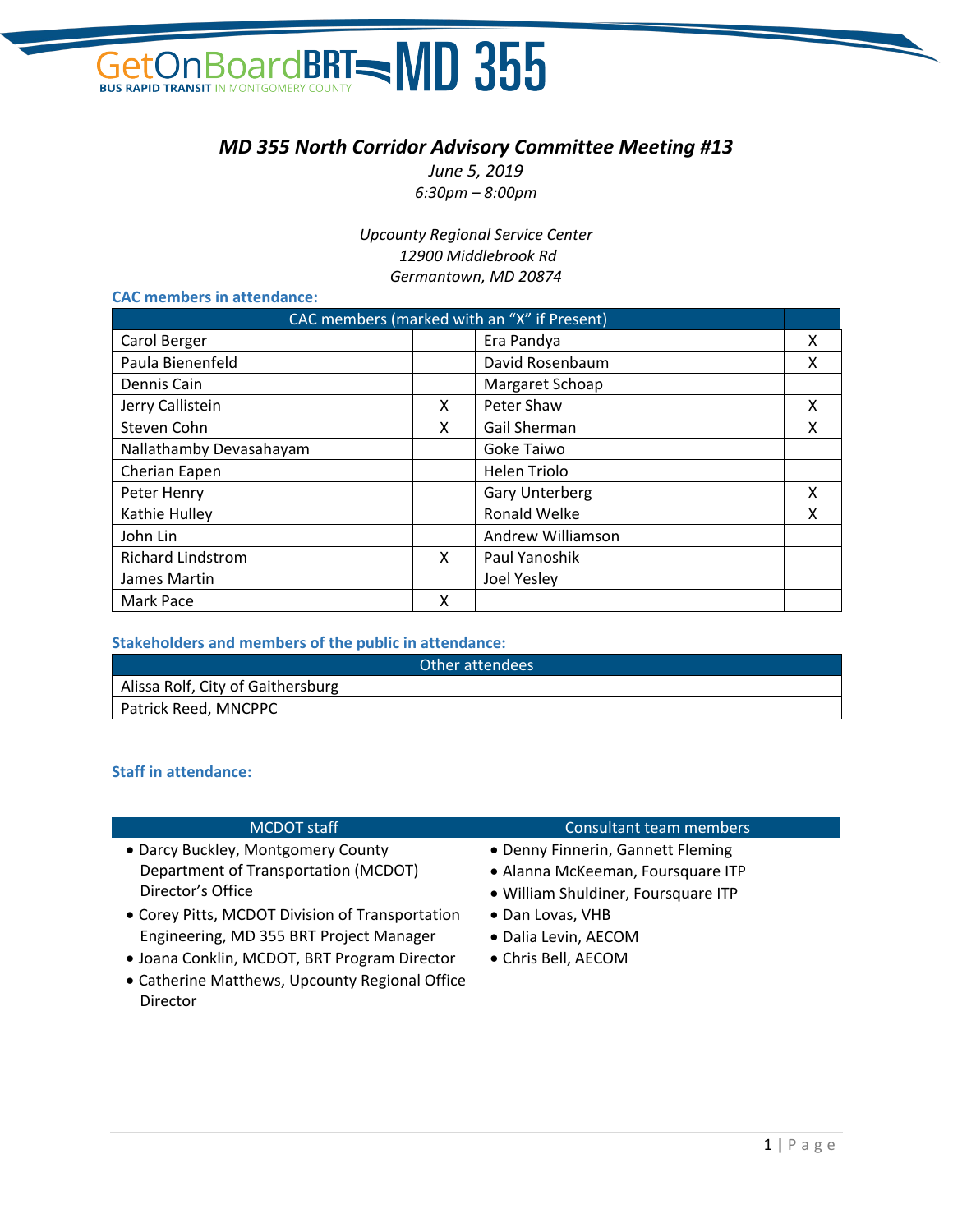## $\beta$ oardBRT $=$ MD 355

#### **Introductions, Project Update, Overview of Agenda**

Alanna McKeeman, CAC Facilitator, began the meeting and the project staff and CAC members all introduced themselves. Alanna reviewed the ground rules for the CAC meetings. She explained that this meeting would consist of a presentation given by Corey Pitts, MCDOT, reviewing the results of the alternatives analysis performed in this phase of the study. This presentation would take about 40 minutes, so Alanna asked CAC members to save questions until the end of the presentation.

#### **Presentation**

Corey Pitts, MD 355 BRT Project Manager, gave a presentation that included a brief overview of the project, as well as the project timeline and purpose. He then summarized the different segments of the corridor and each alternative to help CAC members re-familiarize themselves with since the last meeting. Corey described the two-level station screening performed by the project team and presented the station location recommendations. Corey then discussed the results of the modeling process and explained how each alternative measured in terms of the project objectives, such as increasing ridership, making trips faster and more competitive, improving transit quality, minimizing environmental impacts, and more. The presentation ended with a summary of the findings and CAC members were invited to ask questions or provide comments on the contents of the presentation. [The presentation is available [at this link\]](https://www.ridetheflash.com/wp-content/uploads/2019/06/MD355_CAC13_Presentation-web.pdf)

#### **Questions, Comments, and Discussion**

#### **Questions**

#### *QUESTION (Q): Why is the northbound direction usually involve the bus travelling in mixed traffic while the south has a dedicated lane?*

RESPONSE (R): The segment in Rockville is the only one without a reversible lane. As you travel farther north the traffic is heavily skewed in the peak direction, but in Rockville the traffic flow is southbound throughout the course of a day. Additionally, spatial constraints with Metrorail and right of way in the area made it difficult to introduce a reversible lane that could travel north.

#### *Q: How will the bus travel between the different "modes"? For example, transitioning between travelling in the curb and travelling in the median.*

R: We found when the bus leaves the guideway frequently, it causes delays in travel time, so ideally BRT service will not likely switch frequently between different runningway types. When it needs to do so, we found that a merge lane was the most effective way of doing this.

*Q: How do you determine where the stations are? Why are they so far apart in segment 7?*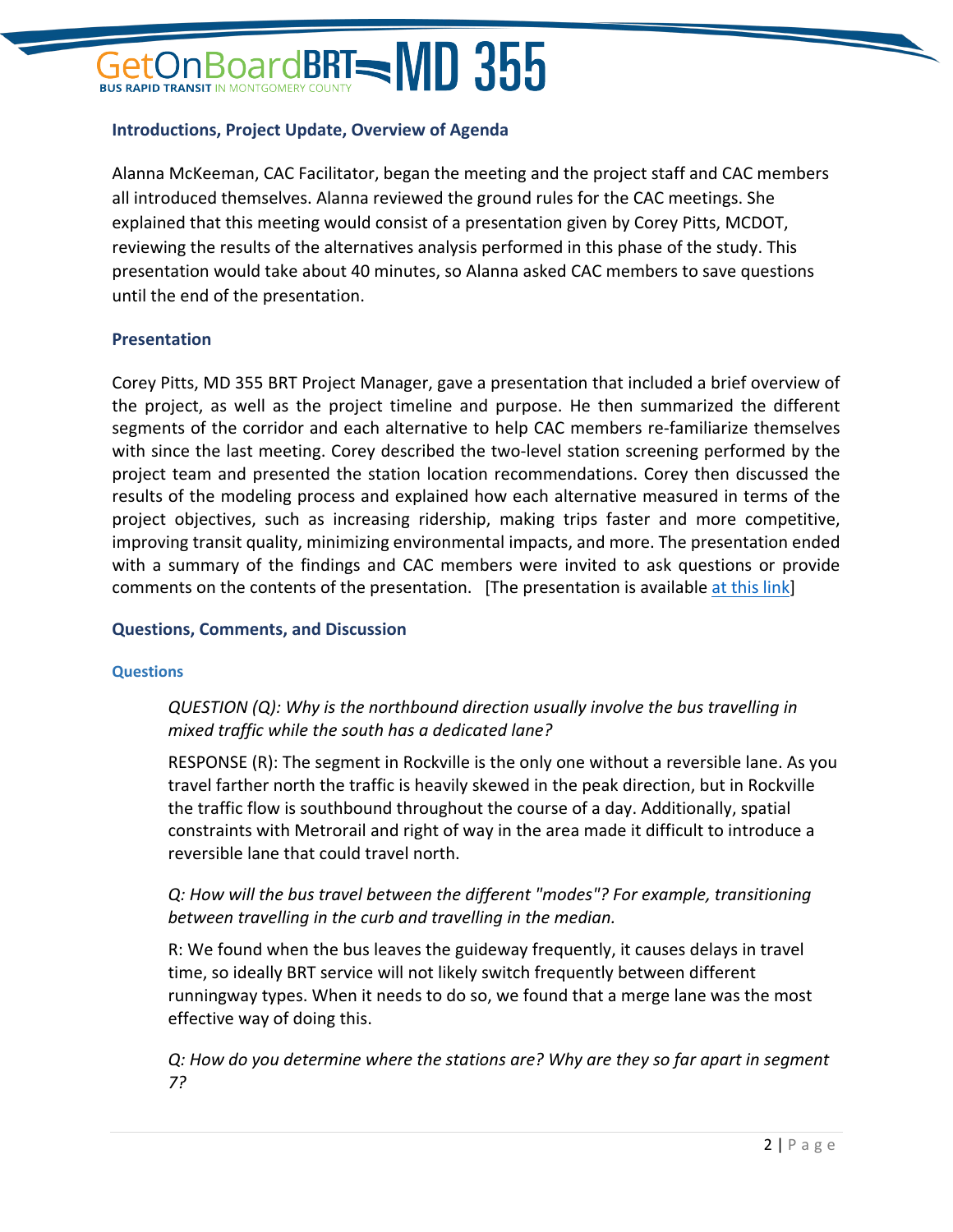### pardBRT=MD 355 **BUS RAPID TRANSIT IN MONTGOMER**

R: The project team wanted to ensure that the stations were close enough for people easily access one, but also that they were not close enough that the service would be slowed due to frequent stops. The average distance between stations is half a mile, although there are variations throughout the corridor. Adding a new station in segment 7 station would also be possible if future development points to that.

*Q: Was there any thought to making the BRT station at the Rockville Metrorail Station a Transit Center? Especially since Veirs Mill FLASH will also stop there?*

R: FLASH will stop on MD 355 in Rockville, not in the bus loop for both the MD 355 and Veirs Mill routes. If WMATA redesigns the station in the future, MCDOT would work with them to make sure that new redesigns include a logical place for FLASH.

*Q: Will FLASH stop in the bus loop or on MD 355 at Shady Grove? Traffic in the area is bad and should be examined.* 

R: FLASH will stop close to the loop on Redland but not go into the loop.

C: It can be hard for people to walk from that location to the station.

*Q: Many stores in Lakeforest Mall are closing. Will either of this affect the project or plans to have a station at the Lakeforest Transit Center?*

R: Lakeforest has high ridership but the current siting of the transit center is not necessarily in the best place for transit connectivity to MD 355. If the mall gets redeveloped, MCDOT would request a design that helps minimize the time FLASH is travelling off of the MD 355 corridor and improves connectivity between the corridor and transit center.

*City of Gaithersburg representative response: MCDOT will be involved in these future discussions.* 

*Q: How will the sidewalk buffers work with the bicycle master plan?*

R: The project is not implementing the full bicycle master plan, but it is accommodating the plan and the idea of people using bikes to connect to stations. The buffers will provide space for bikes and pedestrians to travel.

*Q: Does the Montgomery County Council's request for transit on I-270 impact the project or modeling?*

R: Anytime a parallel corridor gets changed there could be ripple effects that are felt on MD 355. We would look into the model again and re-examine the planned service if the project for transit on I-270 proceeds.

*Q: Why is the segment near Shady Grove so much more expensive than the other segments?*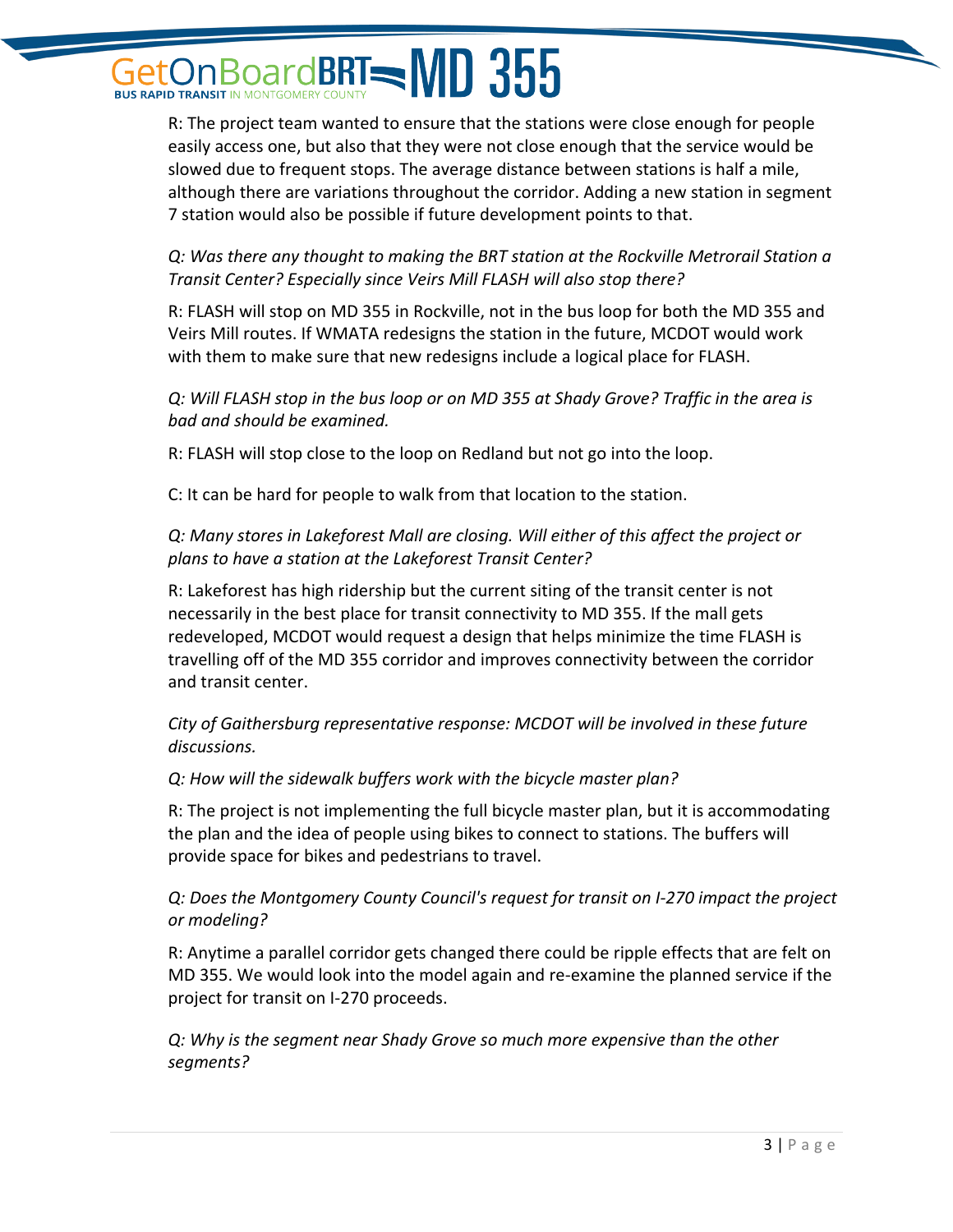## pardBRT=MD 355

R: This segment is longer than others and these numbers do not reflect a cost per mile, but rather a total cost.

*Q: Is it better to begin service on the end of the corridor or could it begin in the middle and build outward in each direction?*

R: There is not necessarily a clear advantage to either option. The reason we are exploring phasing is because it makes it easier to implement.

*Q: What is the ridership on the Ride On extRa?*

R: There are about 2000 riders a day during the peak-only service, which is better than was originally projected.

*Q: Will the alignment in Segment 7 not travel to the Germantown Transit Center?*

R: No, riders who wish to travel between the Germantown Transit Center and areas in segment seven will need to transfer to a different FLASH route on MD 355, not just travel from one to the other.

*C: The Snowden Farm Parkway alternative in segment seven makes sense but Observation Drive should not be discounted since the land-use is more attractive for BRT service.* 

*C: Segment 7 should be the first phase of the project because it can attract new riders that do not have existing transit service.* 

*C: The alternative on Seneca Meadows Parkway in Segment 7 seems to make the most sense based on the population and land use there.* 

*C: Having the station on Goldenrod Lane in the Montgomery College Germantown campus would speed up service in the area. Having service provided to Rockville as outlined would help Montgomery College since this is the largest campus and there would be many new riders. The parking lot there is currently underused so there is some room for a potential FLASH station.* 

*C: If service starts in the north there needs to be a location where people want to go to, otherwise people will not use the service.* 

*C: Starting on each end of the corridor and building toward the middle will help ensure that the entire project is completed.* 

*C: Starting in the north and building until the Lakeforest Transit Center would give the most options to riders and would help provide the most options for future development.* 

*C: Completing the FLASH project as quickly as possible could be a good way to ensure transit projects take priority over road improvements, especially in light of recent projects that the state government has expressed interest in.*